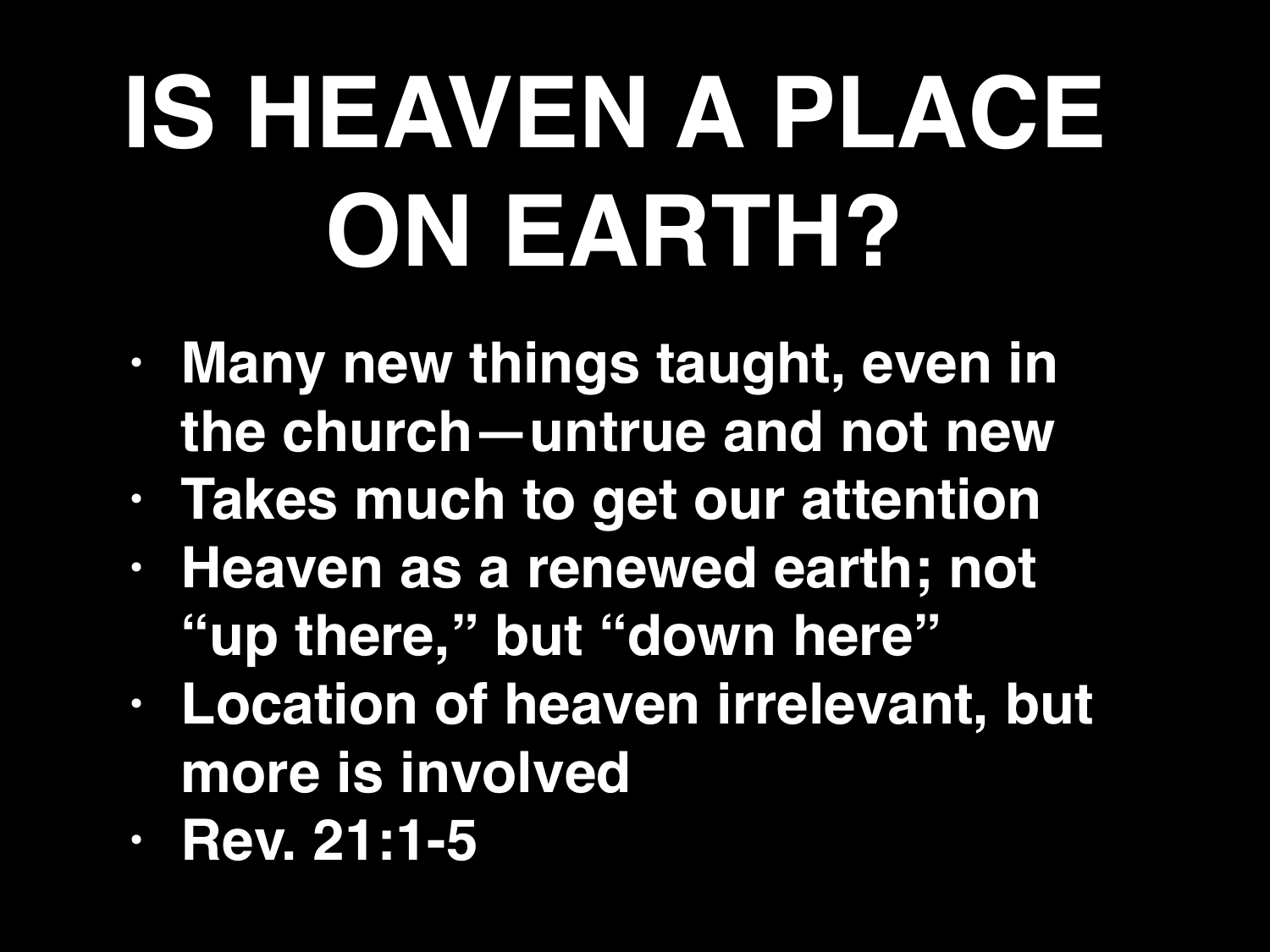**1. Not a new teaching: "New Creation Theology"; several books, clearly believed by Bishop Methodius in A.D. 300's; surfaced in late 19th Cent. in 7th Day Adventism and Jehovah's Witness doctrine; briefly in Restor. Movement** 

**2. Teaching of Jesus: contradictory, Mt. 24:35; Mk. 13:31; Lk. 21:33; pass away, not purified by fire; "come to an end, perish"; Jn. 14:2-3 — heaven not on earth, Jn. 13:33, 36; Heb. 1:10-12**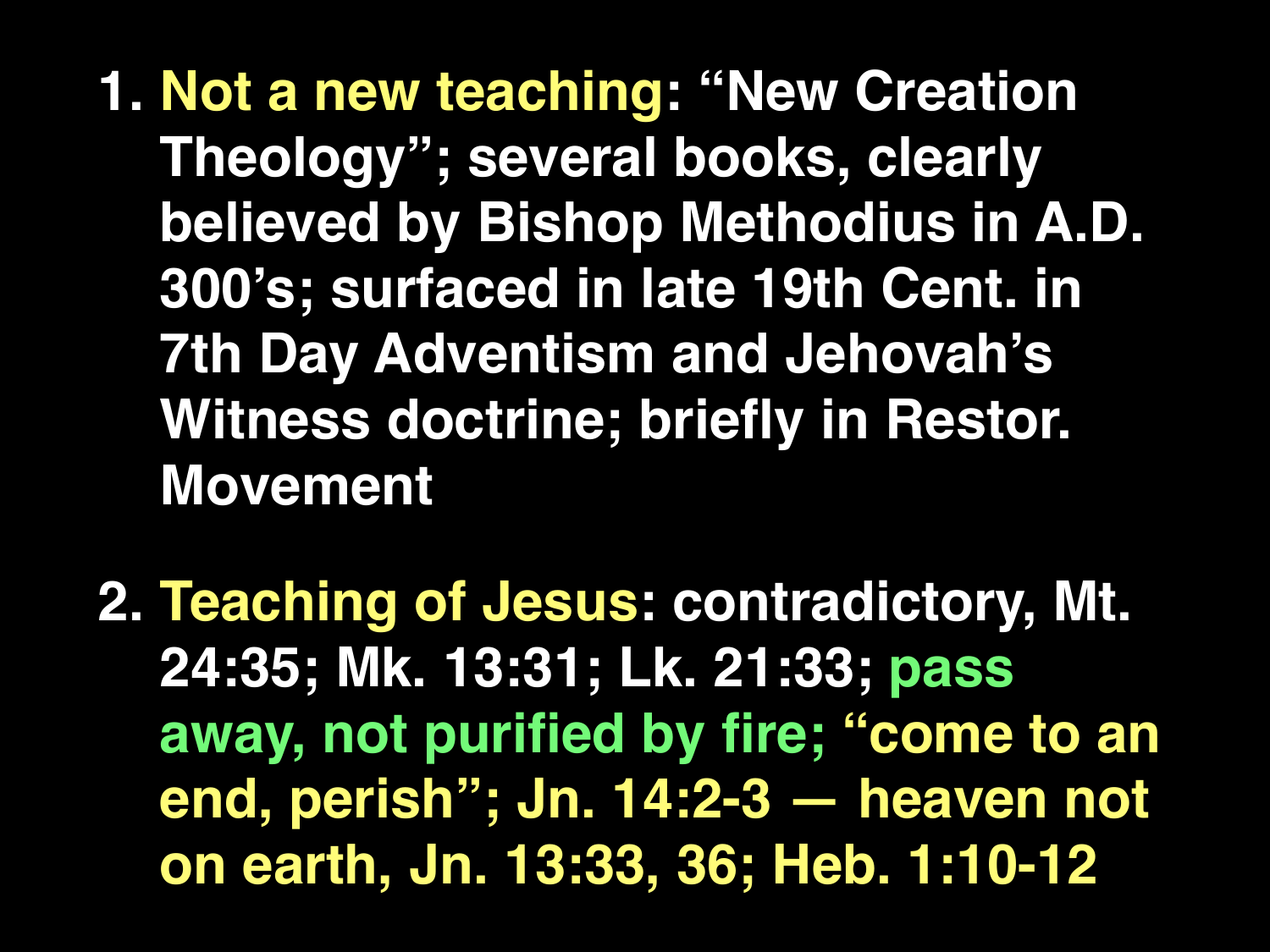**3. Teaching of Peter: Earth's future destruction in 2 Pet. 3:10-13; "pass away" - same word as Jesus; "destroy" everything (v. 11), including heavens and earth.**

**4. Teaching of Paul: Jesus to appear "in flaming fire," 1 Thes. 1:8, to take disciples away from the earth, 1 Thes. 4:16-17, in accord with Jesus' own teaching; "spiritual body," "heavenly" body like Jesus in 1 Cor. 15:40-49**